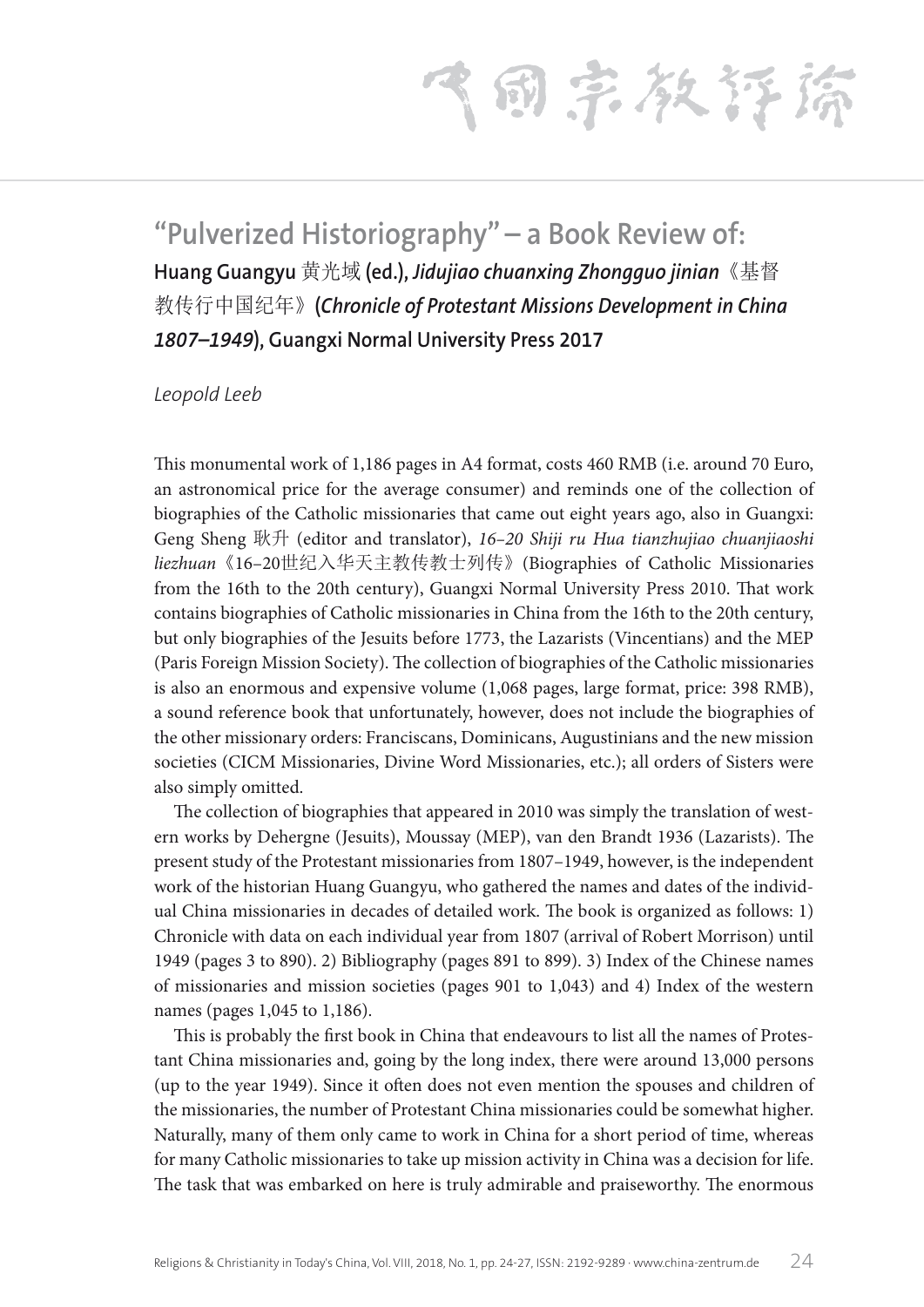flood of data (brief biographies of 13,000 persons had to be written!) is difficult to manage and the chronicle demonstrates major defects. Only the arrival in China and departure dates of the missionaries are given, and sometimes the date of death. The majority of the missionaries are mentioned only once (according to the index, and mainly their arrival date). Not even the date of birth of the great pioneer Robert Morrison (1782–1834) is given anywhere, although his "western" name appears in parenthesis after his Chinese name. The practice of giving the western name after the Chinese name is unfortunately not kept up in the chronicle; the "ABC name" is only added in parenthesis after the first mention. The two indexes (Chinese and western name indexes) are not together, consequently in that respect the work is cumbersome and impractical, since, e.g., the Chinese name of a westerner (or the western original of a Chinese name) can only be found by referring to the text and not to the index.

The practice of adding the western name only to the first mention in the text has consequences for the index: the western index has only a single page reference, namely where the person concerned is mentioned for the first time. The Chinese index on the other hand lists all the pages where that person appears. As mentioned, for the majority of missionaries there is only one date, e.g. the only entry for "Elsie R. Anderson" is: "Sun Lizhen (Elsie R. Anderson), a YWCA activist comes to China to preach. She resides in Canton" (p. 496, 1918). Probably Ms Anderson was American, but the text does not indicate that. How long she was in China, when she was born or when she died is not clear and to research those data would take quite a time ... as already stated, it actually concerns the biographies of more than 13,000 persons, the majority from English-speaking countries which makes the matter easier. On the Catholic side one would have to write biographies of Portuguese, Italians, Belgians and Poles, among others!

One example: the entry "Ding Weiliang" (Chinese name of W.A.P. Martin, 1827–1916) in the Chinese index gives the pages: 17, 26, 33, 37, 39, 45, 50, 61, 63, 99, 162, 200, 312, 331 and 468. On page 17 (for the year 1850) we read: "The American Presbyterian Ding Weiliang (William Alexander Parsons Martin) arrives in China, Ningbo." Page 26 (1858) mentions Martin's translation work for the American Ambassador to China. Page 33 states: "The American Presbyterian Ding Weiliang and his wife are sent to Peking to set up a church in Zongbu Hutong and to teach" (1863). Then again for the year 1865 (p. 37), "The American Presbyterian Ding Weiliang replaces Fu Lanya as teacher of English at the Tongwen Guan in Peking" ("Fu Lanya" is the English missionary John Fryer). Two pages later (for the year 1866): "The American Presbyterian Ding Weiliang begins to organize the 'Chongshi Guan', a school that later evolved into 'Chongshi Middle School' (Truth Hall Academy) and was located in Anding Mennei Dasantiao Hutong." Then in 1869 (p. 45), Martin began to teach international law and when *The Peking Magazine* was founded in 1872, Martin was one of the editors (p. 50). He was also a member of the "School and Text Book Series Committee", founded in 1877 (p. 61) and a co-founder of the "Chinese Religious Tract Society" (1878, p. 63) as well as a founder of the "Society for the Diffusion of Christian and General Knowledge" (founded in 1888, p. 99). For the year 1894 (p. 162) we read: "The American Presbyterian Ding Weiliang retires from the work in Tongwen Guan." Then it states on p. 200: "The American Presbyterian Ding Weiliang, previously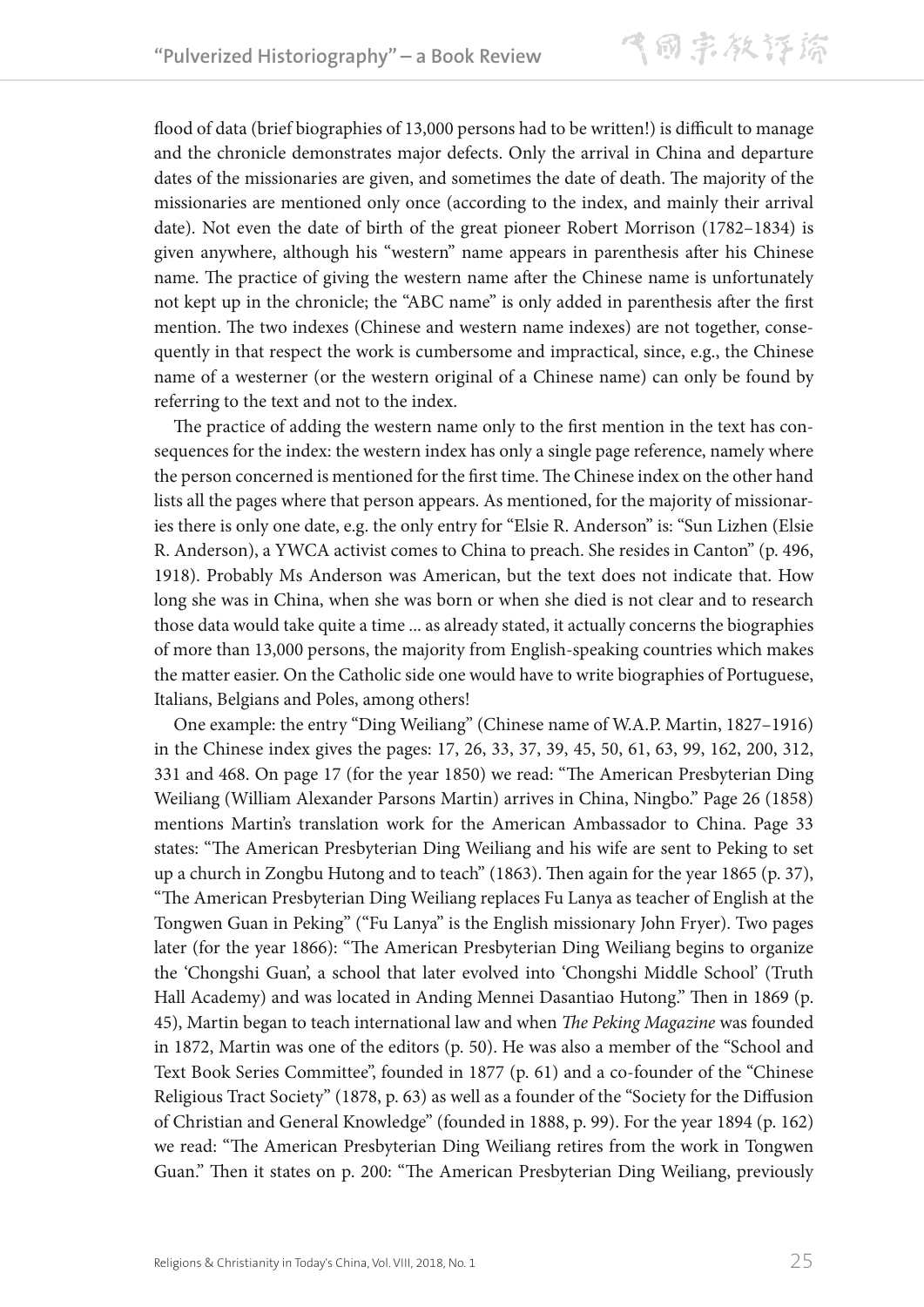professor at the Tongwen Guan, is called as Director of Western Studies at Peking Imperial University, and is made a mandarin second class (1898)." The next entry is from 1907 (p. 312): "The American Presbyterian Ding Weiliang participates in the Centenary Jubilee Conference of the Protestants in Shanghai and demands that the Christian countries station military detachments in China to protect the missionaries in China." On p. 331 we read: "The American Presbyterian Ding Weiliang returns to Peking to preach and to write" (1908). The final entry on Martin is on p. 468: "The American Presbyterian missionary Ding Weiliang, who came to China in 1850 and formerly taught at the Tongwen Guan, dies in Beijing at the age of 89."

It provides a relatively detailed biography of the great American, even though there is no mention of his experiences during the Boxer years, nor of his Chinese and English books that were quite influential at the time. It does take some effort, though, to look up the individual data to be able to form a complete picture of Mr "Ding Weiliang" (Martin). Martin was also in Peking in the Boxer year 1900 and wrote a book on the Boxer uprising (*The Siege of Beijing*).

The Boxer year is probably one of the sensitive chapters in the history of Christianity, bringing to light the xenophobia of certain circles in China. Mao Zedong rated the Boxer uprising positively as a "patriotic movement," and for that reason one may not write even today too negatively about the Boxers and the many (Chinese and non-Chinese) victims of the Boxers are seldom mentioned. On this the work of Huang deserves praise, because on pages 217-221 he lists by name around 130 victims of the Boxers, that is, missionaries who were murdered. Admittedly the system is somewhat strange: he arranges them according to the year of arrival in China; thus at the beginning of the list is the American "Bei Geru" (probably a man, original name not given but after some tedious searching one finds that it is Benjamin Bagnall), because he arrived in China already in 1873; he is then followed by a missionary (male or female?) who came to China in 1876. The last four victims are consequently missionaries who only arrived in China in spring 1900 and were murdered in June or August 1900. This approach means that people who really belong together are separated. For example Pastor George Frederick Ward (Wang Daoming) is found on p. 219, line 14: "The missionary of the China Inland Mission Wang Daoming, who came to China in 1893, was murdered on 22 July in Juzhou, Zhejiang, at the age of 40." His wife, née Fuller, however, is only entered on line 40 of the same page, because she only came to China in 1895: "The missionary of the China Inland Mission and wife of Pastor Wang Daoming, also known as Fu Lanying, came to China in 1895. On 22 July she was murdered in Juzhou, Zhejiang, together with her son Herbert Calvin, who was only six months old. She was 33 years old when she died." A geographical arrangement would have been advisable here, because the total of eleven victims of the "Juzhou incident" died together, and should therefore be dealt with together in the writing of the history.

It is really a pity that not all the western names are consistently given in each case. But this is probably the most complete list of Protestant victims of the Boxers that was ever published in a public reference work in China, since the detailed "Book of Martyrs" by Sik P. Wong, *Huishou Bainian Xundaoxue* 回首百年殉道血 (In Remembrance of Martyrs a